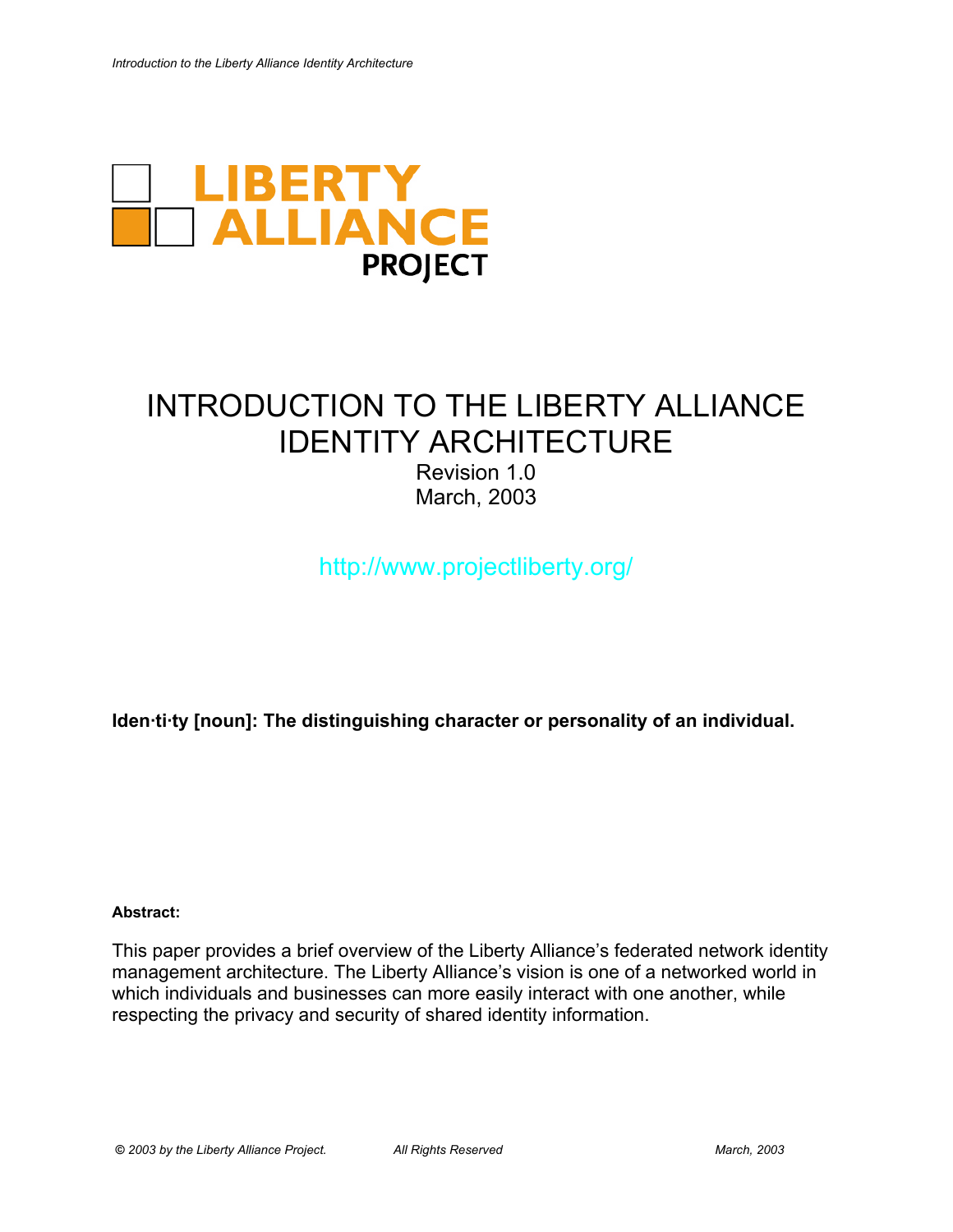## **The Current Environment**

From the moment a person is born, they have an "identity." The identity starts with their name on a birth certificate and evolves over time as labels, interactions, and relationships are associated with that person. As people grow, they interact with an ever-larger group of individuals and organizations. While their family and friends have a deep and complex understanding of who they are, the organizations with which they interact know them as little more than a number.

Fast-forward to the grown up and modern world, pieces of their identity are now scattered across an endless list of entities; banks, credit card companies, brokerage firms, insurance companies, national IDs, pension funds, medical providers, and the places where they work. The Internet has become one of the prime vehicles for business, community and personal interactions, and it is fragmenting this identity even further. Pieces of their identity are doled out across the many computer systems and networks used by employers, Internet Service Providers, bulletin boards, instant messaging applications, and online commerce and content providers. This all occurs with little coordination, interaction, or control on their part.

The result is a fairly high level of frustration for everyone involved. People have to repeatedly enter the same information within the workplace and in personal business dealings. The IT manager must provision dynamically changing accounts to reflect upto-date roles and identities within the organization. The sales executive needs to reach the audience with the right identities to sell a product.

Everyone concerned may also have to deal with identity abuse. This can be something as "harmless" as unsolicited E-mail communications to something as costly as identity theft (which the Federal Trade Commission reports as the top "white collar" crime in the United States). Add to these frustrations the fact that these personal and business relationships and identities are continuously changing, and the challenge explodes.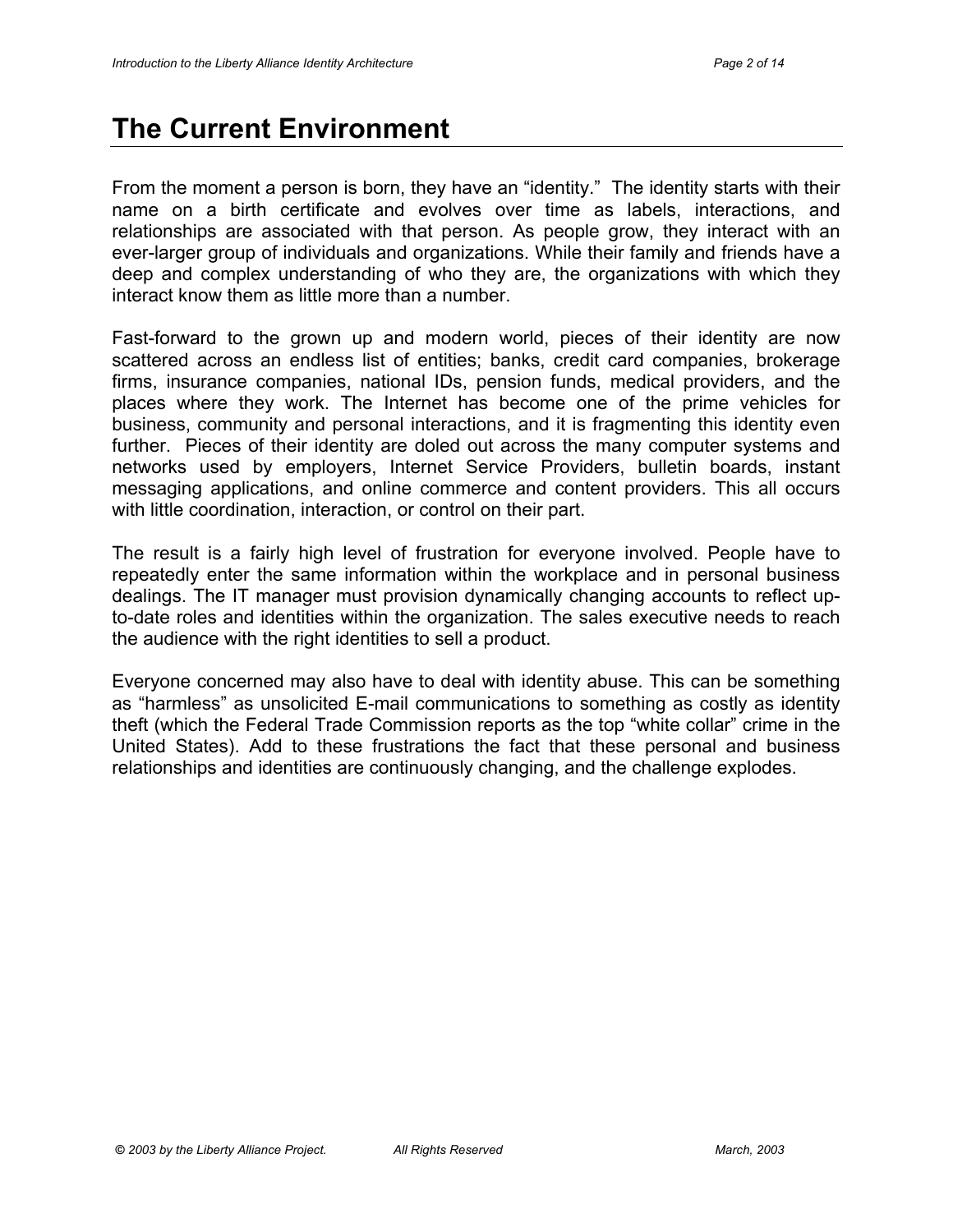## **What is Identity?**

As defined in the dictionary, iden·ti·ty [noun] is the distinguishing character or personality of an individual.

An *identity* consists of traits, attributes, and preferences upon which one may receive personalized services. Such services could exist online, on mobile devices, at work, or in many other places. This is shown in Figure 1.



A user has many forms of identification, stored in various forms and places.

*Figure 1. The Various Forms of Identification*

*Traits* are identities issued by governments (driver's license, passport, national ID cards, etc.), identities defined for an individual by companies, such as employee status and intranet sign-in information, and biometric characteristics such as fingerprints or retina scans.

*Attributes* and *preferences* are those characteristics associated with an individual such as a person's airline seating preferences (window seat vs. aisle seat), music preferences ("jazz" could be a style someone listens to and shops for), purchasing history, or medical history. Attributes and preferences can go beyond individuals and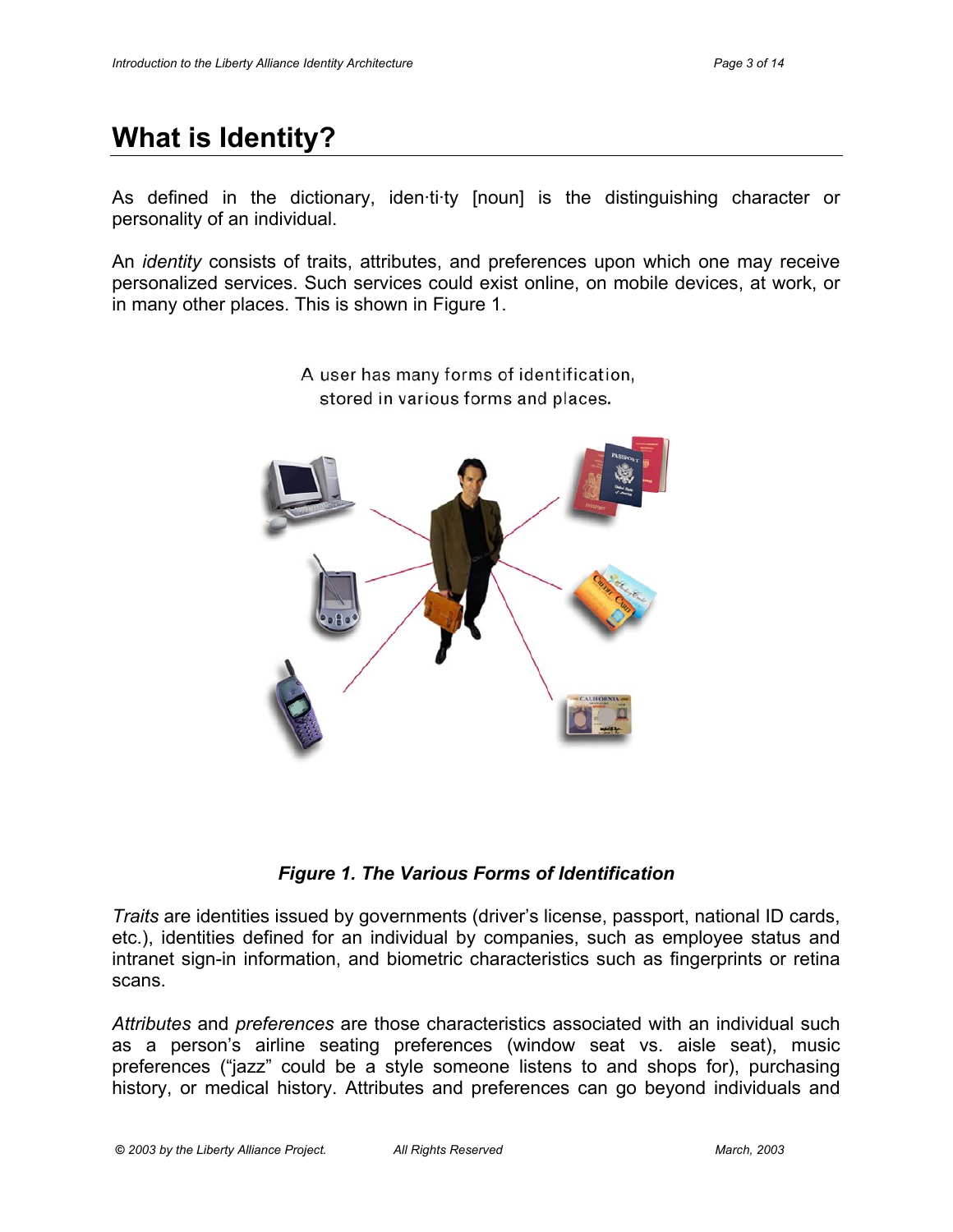can include devices and processes, as well. For example, they could define a type of device (phone vs. desktop vs. kiosk) and its capabilities (text vs. HTML vs. audio).

The traits, attributes, and preferences that define individuals make up their identity, while the relationship of the individual with an entity determines which elements of the identity should be shared.

This maintenance of privacy and identity control is paramount in the Internet world, yet users also demand ease-of-use and rapid access. What is the best way to balance the two needs? By establishing a *federated network identity* that links the various user identities together.

A federated network identity delivers the benefit of simplified sign-on to users by granting rapid access to resources to which they have permission, but it does not require the user's personal information to be stored centrally. This increases security and delivers better identity control. With a federated network identity approach, users authenticate once and can retain control over how their personal information and preferences are used by the service providers. A federated network identity is also beneficial for businesses because it allows them to more easily conduct business transactions with authenticated employees, customers and partners.

The group of service providers that share linked identities and have business agreements in place is known as a *circle of trust*. The attribute sharing policies within a circle of trust are typically based on the following:

- A well-defined business agreement between the service providers
- Notification to the user of information being collected
- User granting consent for types of information collected
- Where appropriate, recording both notice and consent in an auditable fashion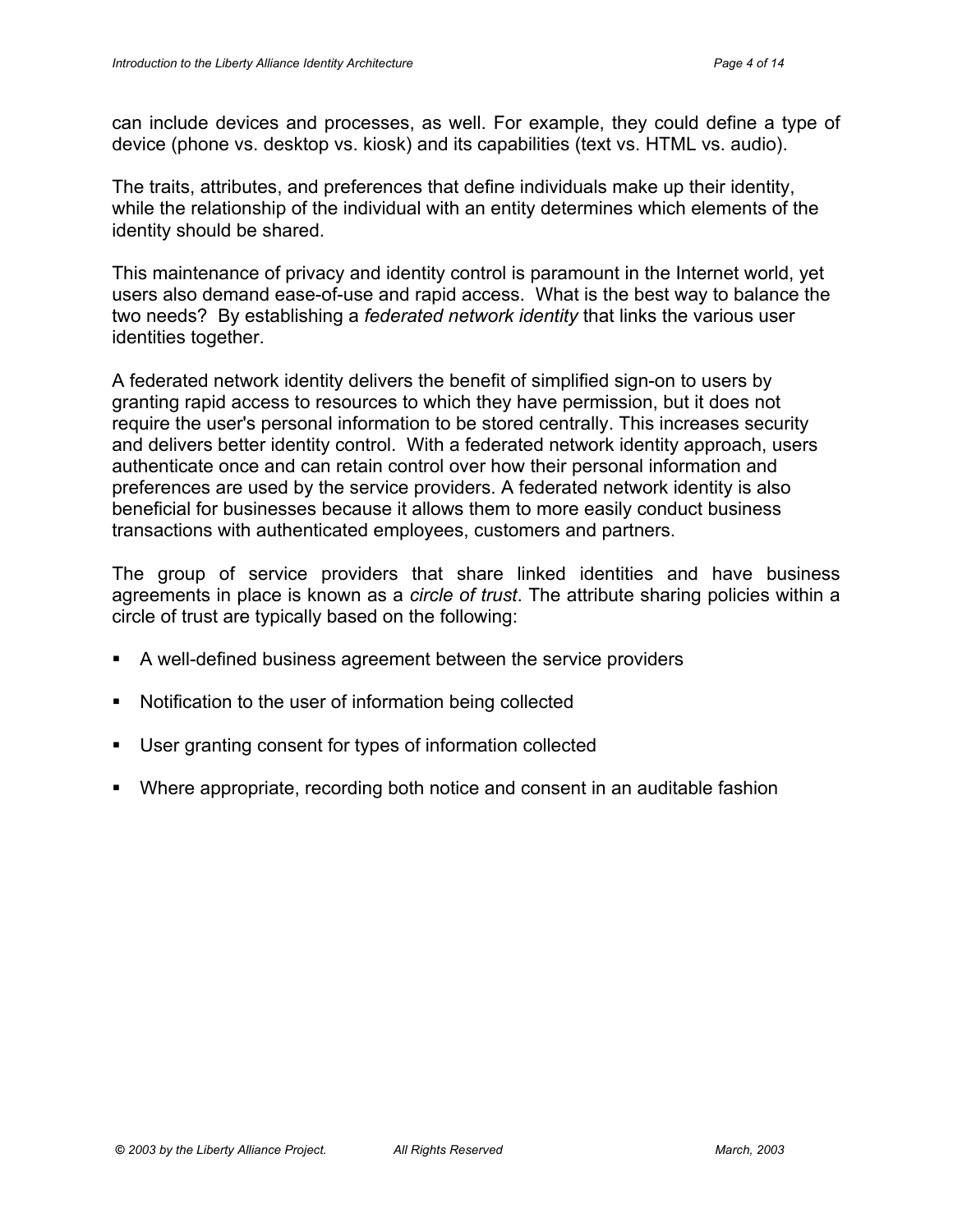## **The Need for Federated Network Identity**

To address the inefficiencies and complications of network identity management for businesses and consumers in today's world, there is a strong need for *a federated network identity* infrastructure that allows users to "link" elements of their identity between accounts without centrally storing all of their personal information.

There are many benefits to a federated network identity infrastructure. This infrastructure:

- **Provides the end user a far more satisfactory online experience, as well as new** levels of personalization, security, and control over identity information.
- Enables the IT manager to more easily and securely provision accounts and provide access to the right resources.
- Enables businesses to create new relationships with each other and to realize business objectives faster, more securely, and at a lower cost.

*This is what the Liberty Alliance is all about*. The Liberty Alliance's vision is one of a networked world in which individuals and businesses can more easily interact with one another, while respecting the privacy and security of shared identity information.

The Liberty Alliance was formed in December 2001 to serve as the premier open standards organization for federated network identity management and identity-based services. Its goals are to ensure interoperability, support privacy, and promote adoption of its specifications, guidelines, and best practices. The Alliance has grown from under 20 companies in 2001 to more than 160 companies in early 2003. These companies represent a worldwide cross-section of organizations, ranging from educational institutions and government organizations, to service providers and financial institutions, to technology firms and wireless providers.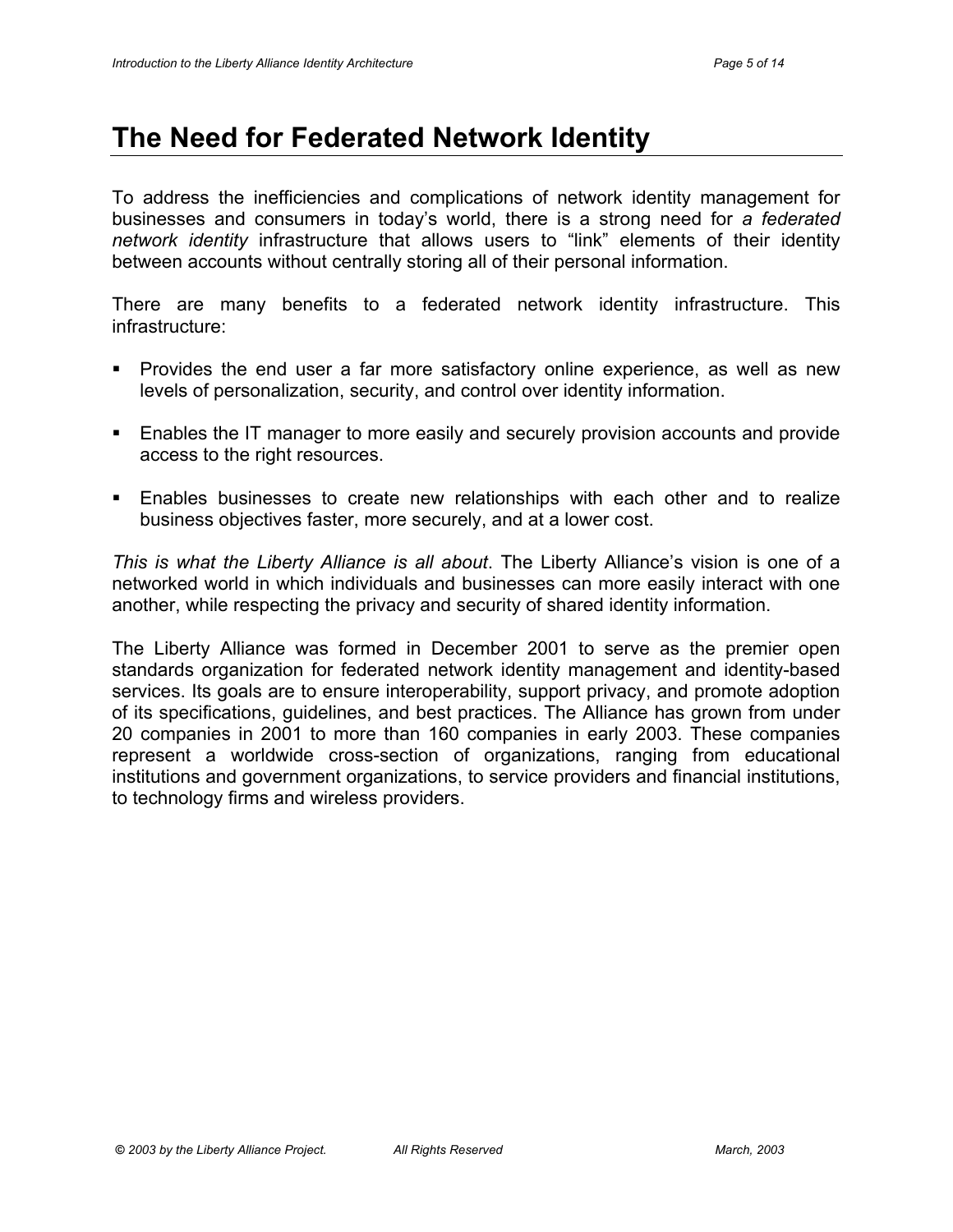## **The Liberty Alliance Specification Architecture Overview**

The Liberty Alliance is developing and delivering specifications that enable federated network identity management. The work of the Alliance is ambitious and is occurring on several fronts simultaneously. Because of this, the vast majority of questions are centered on how future versions of the technical specifications will build upon the work that has been previously published. In other words, what is the architectural "blueprint"?

Figure 2 shows a high-level overview of Liberty Alliance Architecture modules.



### *Figure 2: High-Level Overview of the Liberty Alliance Architecture*

Each of the major modules is discussed in the sections that follow.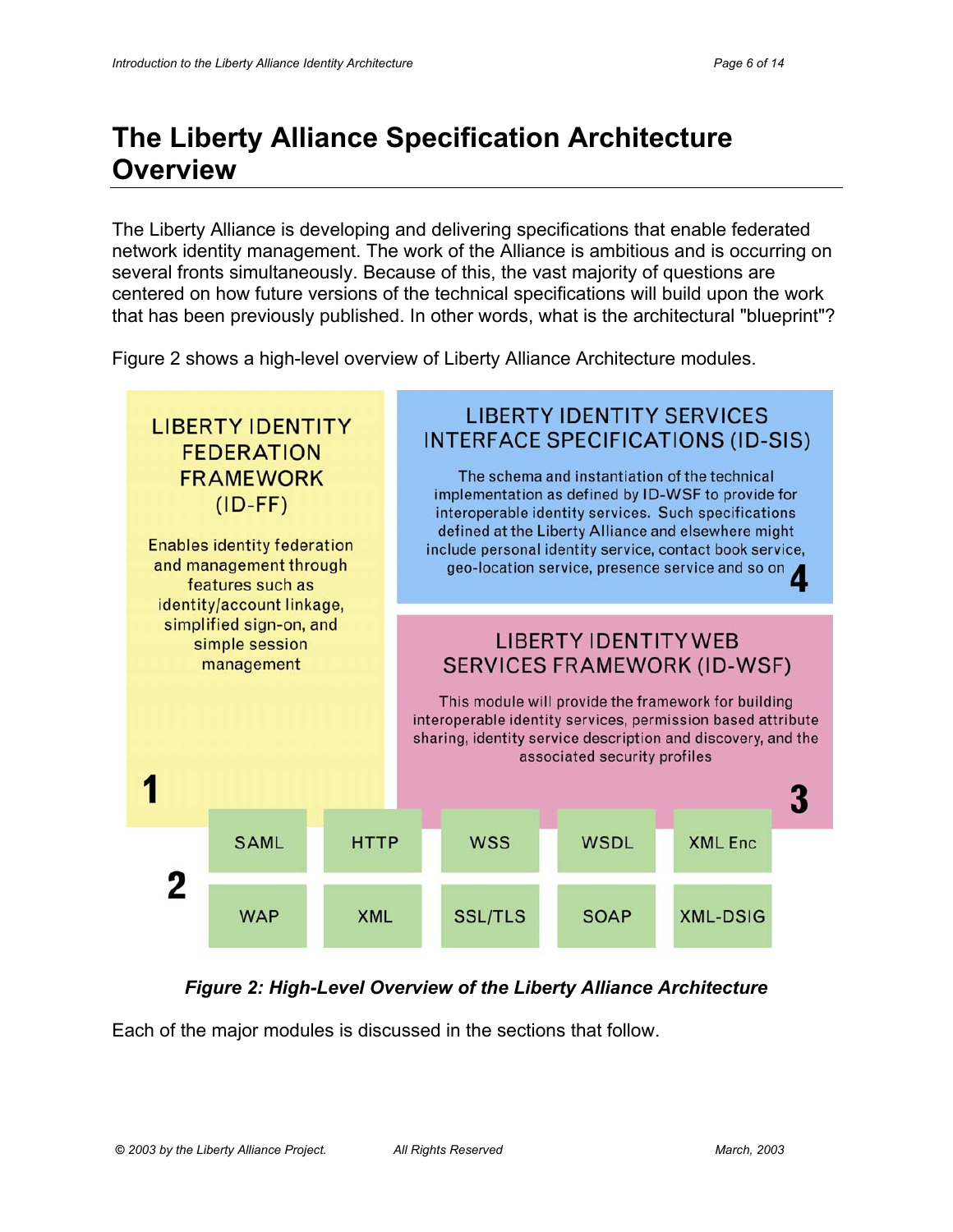### **Module 1: Liberty Identity Federation Framework (ID-FF)**

The Liberty ID-FF enables identity federation and management. It can be used on its own or in conjunction with existing identity management systems. This framework is designed to work with heterogeneous platforms and with all types of network devices, including personal computers, mobile phones, PDAs and other emerging devices.

ID-FF includes the following specific features:

### **Opt-in Account Linking**

Allows a user with multiple accounts at different Liberty enabled sites to link these accounts for future authentication and sign-in at these sites (i.e. federation).

### **Simplified Sign-On**

Allows a user to sign-on once at a Liberty ID-FF enabled site and to be seamlessly signed-on when navigating to another Liberty-enabled site without the need to authenticate again. Simplified sign-on is supported both within a circle of trust and across circles of trust.

### **Fundamental Session Management**

Enables companies or organizations that link accounts to communicate the type of authentication that should be used when a user signs-on. It also enables "global sign-out", i.e., once users sign-out of a Liberty-enabled site, they can be automatically signed-out on all the sites they've linked to in that session.

### **Affiliations**

Enables a user to choose to federate with a group of affiliated sites, which is critical in addressing the needs of portals and in the business-to-employee environment.

### **Anonymity**

Enables a service to request certain attributes without needing to know the user's identity. For example, in order to provide personalized weather information to a user, a weather service provider can ask for a user's zip code using anonymous service request without knowing the identity of that user.

### **Protocol for the Real-time Discovery and Exchange of Meta Data**

For providers to communicate with each other, they must have previously obtained metadata regarding each other such as X.509 certificates and service endpoints. This feature of the ID-FF facilitates the real-time exchange of this information between Liberty-compliant entities.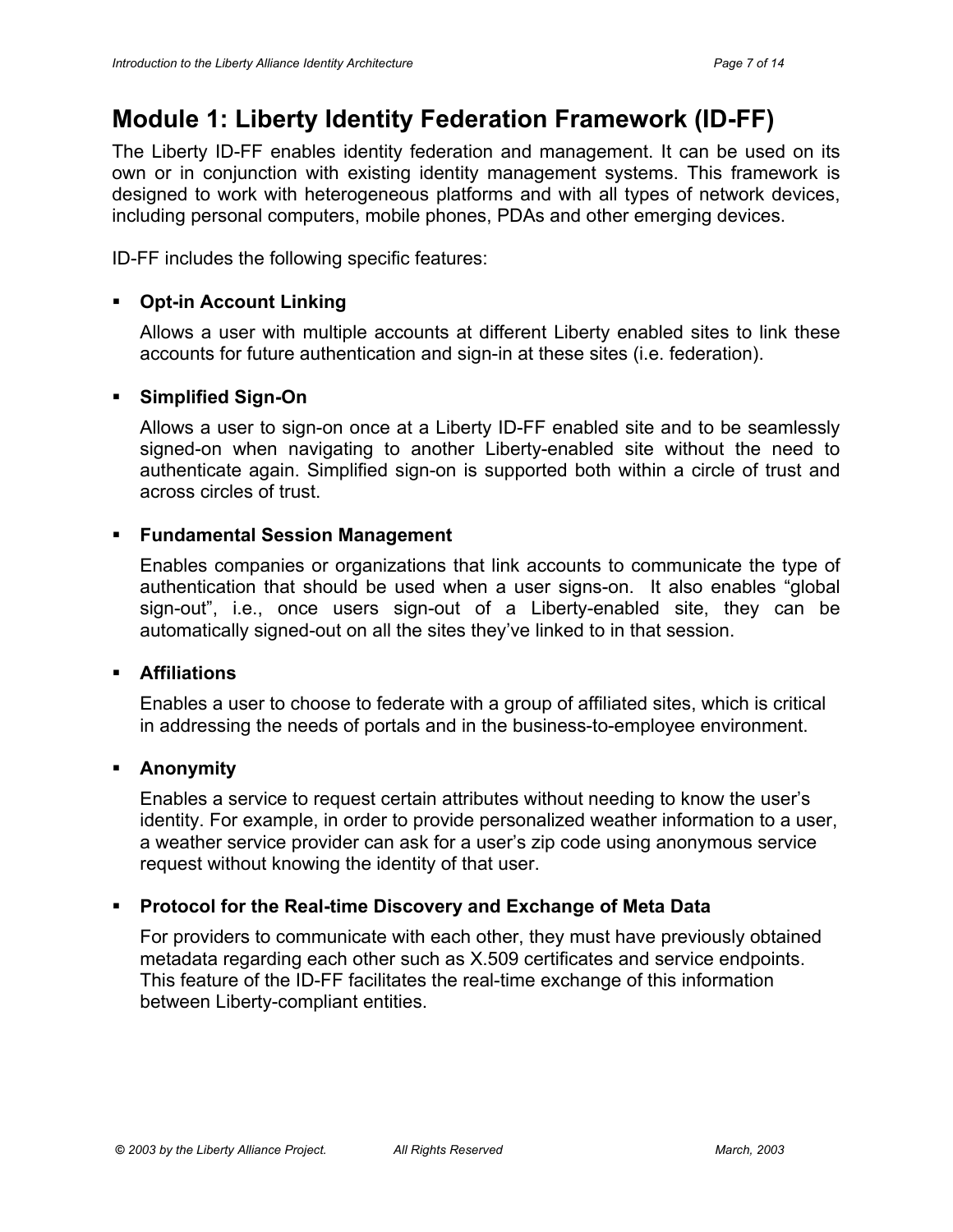### **Module 2: Adopting and Extending Other Industry Standards**

The Alliance consciously continues to adopt and extend appropriate industry standards, rather than attempting to develop similar specifications. Each phase of the specification process draws upon work already conducted by the Organization for the Advancement of Structured Information Standards (OASIS), World Wide Web Consortium (W3C), and Internet Engineering Task Force (IETF) for the standards such as:

SAML, WS-Security, HTTP, WSDL, XML, SOAP, XML-ENC, XML-SIG, SSL/TLS, and WAP

### **Module 3: Liberty Identity Web Services Framework (ID-WSF)**

ID-WSF is a foundational layer that will utilize the Identity Federation Framework. Liberty ID-WSF defines a framework for creating, discovering, and consuming identity services. It will allow entities to offer users personalized and more valuable services. As with ID-FF, ID-WSF will continue to profile and use industry-leading security specifications to provide the maximum level of security for businesses, governments and users.

Figure 3 shows an overview of ID-WSF.



### **IDENTITY WEB SERVICES FRAMEWORK (ID-WSF)**

### *Figure 3: Overview of ID-WSF*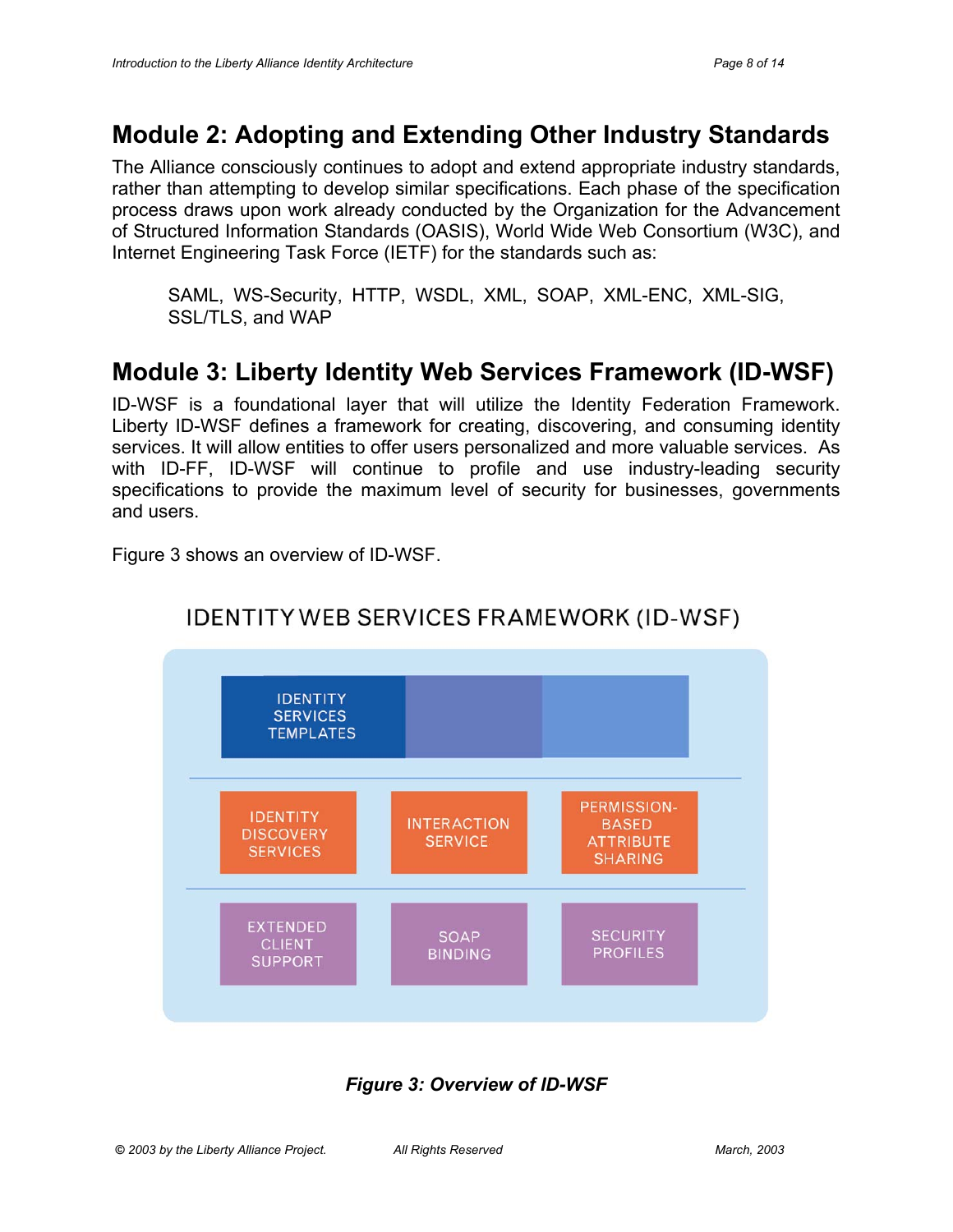A few of the key features offered in ID-WSF include:

### **Permission Based Attribute Sharing**

This feature will allow a company or organization to offer users individualized services based on attributes and preferences that the user has chosen to share. Protocols enable a dialogue to take place between an attribute provider and service provider regarding the exchange of attribute information. Protocols are also used to obtain permission from a user to share information and define the way in which it can be used.

### **Identity Service Discovery**

In order for a service provider to offer an identity-enriched service to a user, it needs to gain access to portions of the user's identity information that may be distributed across multiple providers. The service provider can use the discovery service to ascertain the location of a specific identity service for a user. The discovery service enables various entities to dynamically and securely discover a user's identity services, and it responds, on a permission-basis, with a service description of the desired identity service.

### **Interaction Service**

An identity service may need to obtain permission from a user (or someone who owns a resource on behalf of that user) to allow them to share data with the requesting services. The interaction service specification details protocols and profiles for interactions that allow services to carry out such actions.

### **Security Profiles**

This specification describes profiles and requirements for securing the discovery and use of identity services. It includes security requirements to both protect privacy, and to ensure integrity and confidentiality of messages between service providers.

### **Simple Object Access Protocol (SOAP) Binding**

The ID-WSF SOAP Binding provides a SOAP-based invocation framework for identity services. It defines SOAP Header blocks and processing rules enabling the invocation of identity services via SOAP requests and responses. Additionally, a usage directive container is defined for those implementations that wish to use an existing rights expression language to specify the required service and data usage policies.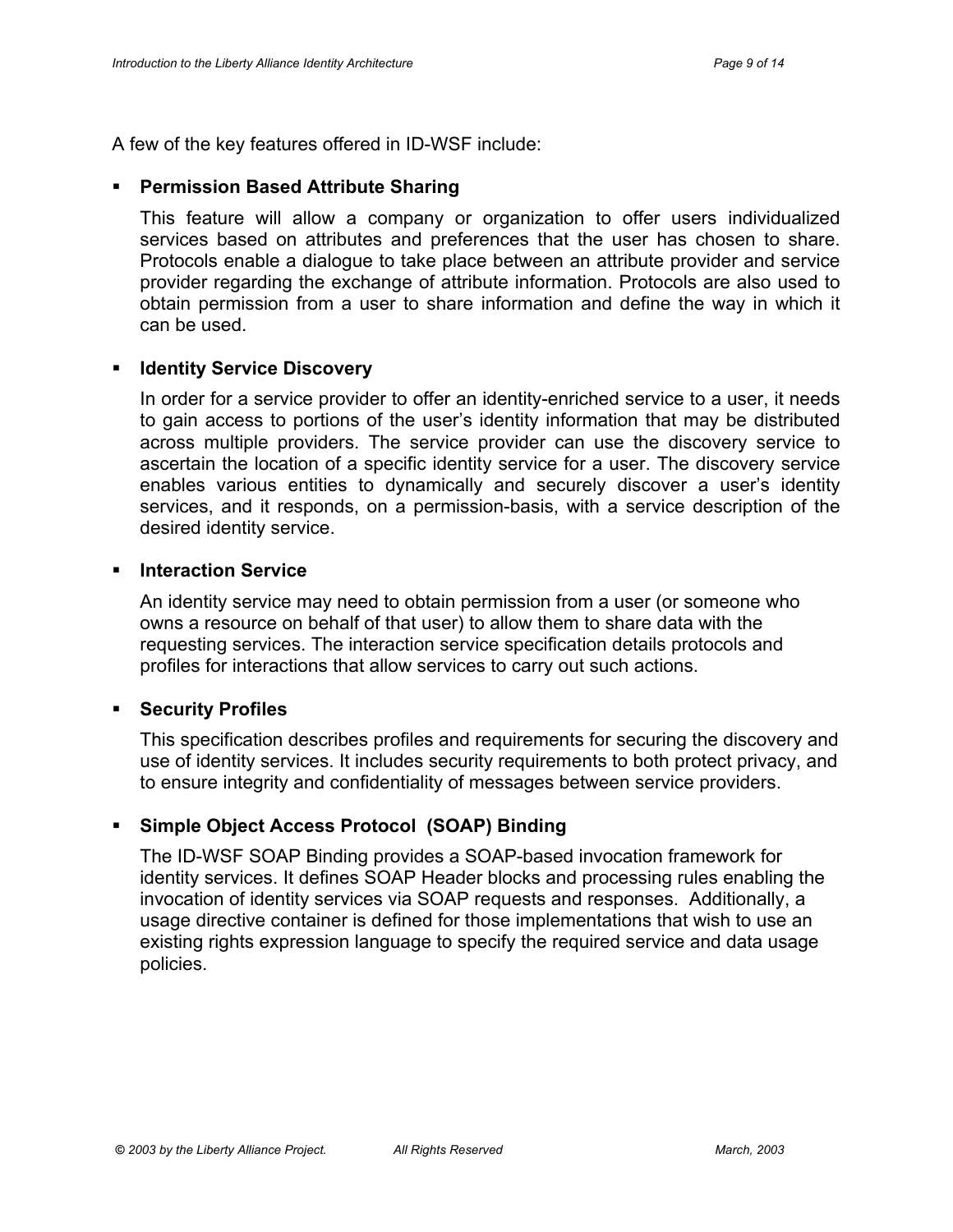### **Extended Client Support**

Extended Client Support enables hosting of Liberty-enabled identity based services on devices without requiring HTTP servers or being IP addressable from the Internet. This is useful since many of today's devices have an HTTP client but do not have a server either because of memory, processing constraints, or not being IP reachable from the Internet.

### **EXECUTE:** Identity Services Templates

Identity Services Templates provide the building blocks for implementing an identity service (e.g. Personal Profile Identity service) on top of the Identity Web Services Framework. The specifications define how to query and modify data stored in identity services.

### **Module 4: Liberty Identity Services Interfaces Specifications (ID-SIS)**

Identity Services Interface Specifications are a collection of specifications for interoperable services to be built on top of Liberty's ID-WSF. These might include services such as registration, contact book, calendar, geo-location, presence or alerts. These independent services will be made interoperable through implementing Liberty protocols for each specific service. The specifications will be written in such a way that organizations can quickly and easily extend existing Liberty Identity services, or create additional services that build upon the ID-WSF framework. Specifications for identity services might also be written by other standard bodies working with the Liberty Alliance.

The first ID-SIS to be made available will be the Personal Profile Identity Service (ID-Personal Profile). This service defines schemas for basic profile information of a user. This usually includes name, legal identity, legal domicile, home and work addresses and can also include phone numbers, email addresses, and some demographic information, public key details, and other online contact information. By providing organizations with a standard set of attribute fields and expected values, they will have a dictionary or a common language to speak to each other and offer interoperable services.

This and future services are designed to be built on top of web services standards, meaning they are accessible via SOAP over HTTP calls, defined by WSDL descriptions, and use agreed-upon schemas.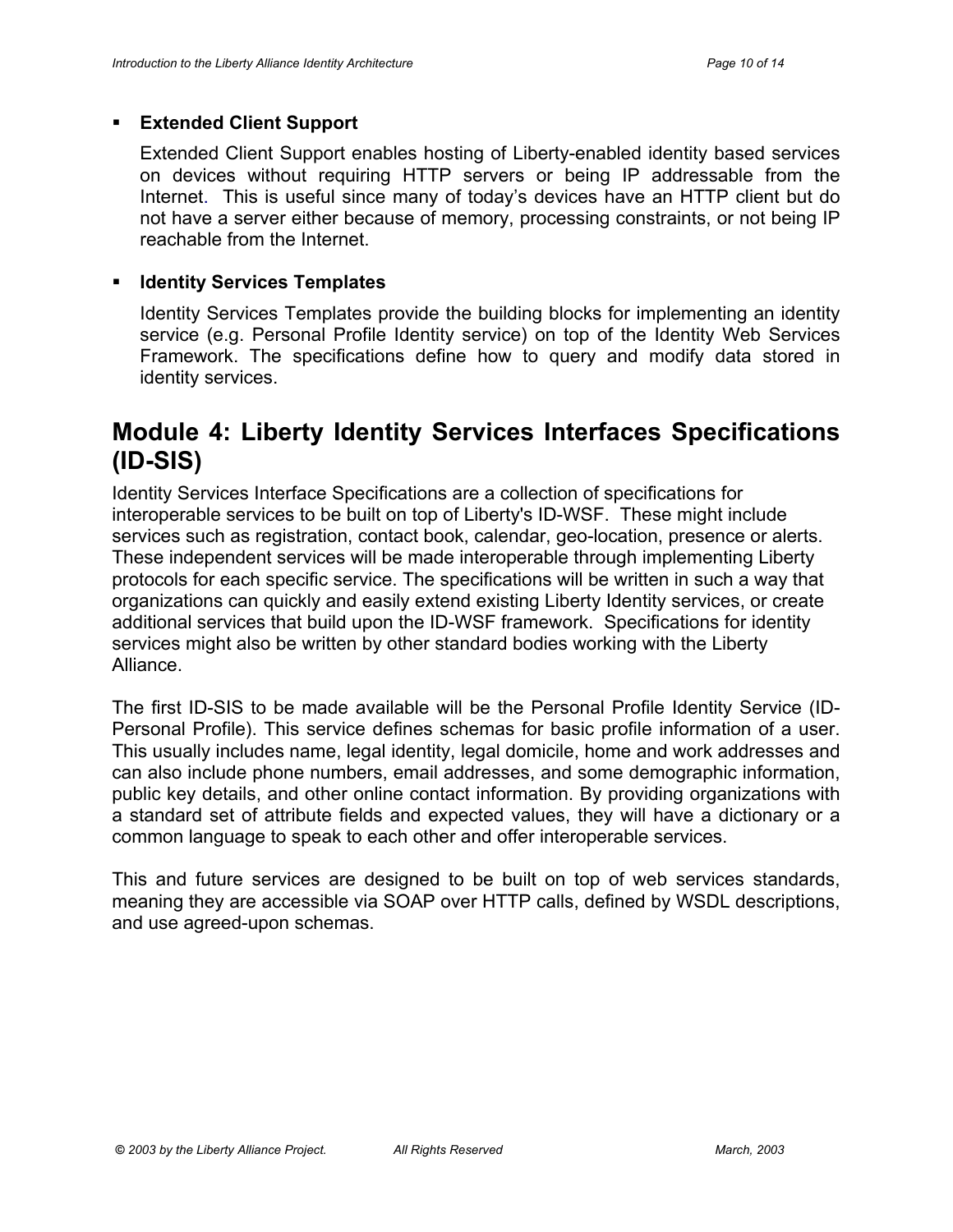## **Roadmap to Interoperable Federated Network Identity Services**

Bringing value to individuals and businesses in terms of convenience, cost savings, new business opportunities, productivity, and investment protection is what drives the need for federated network identity and the Liberty Alliance. As such, the Liberty Alliance has committed itself to ensuring that it publishes work every six to nine months. The Alliance has focused on publishing open technical specifications that:

- Enable federated network identity solutions that solve real and pressing business problems.
- Enable interoperability between disparate identity systems.
- Ensure consumer privacy and security needs can be met.
- Provide a flexible and extensible foundation.
- Build on and extend existing standards where possible.
- Anticipate both consumers' and businesses' future identity management needs.

The Liberty Alliance released its first set of open specifications for federated identity management in July 2002. This release was followed by a minor enhancement release in January 2003.

The Liberty Alliance is developing and delivering specifications in a phased approach to allow for fast and easy implementation of identity-based solutions. Each new release will build upon the last, providing richer functionality without requiring implementers to start over.

Additionally, the Liberty Alliance continuously examines the work of other standards bodies, looking for ways to adopt and extend current standards. It works with organizations to drive interoperability and convergence of emerging and existing network identity-related specifications. The Liberty Alliance strives to ensure that its work does not duplicate or conflict with the relevant work of other external, vendor neutral industry groups and standards organizations. Liberty Alliance also develops specifications and guidelines that support the range of fair information practices required within different jurisdictions and industries.

Figure 4 shows the high level roadmap for the Liberty Alliance Specifications.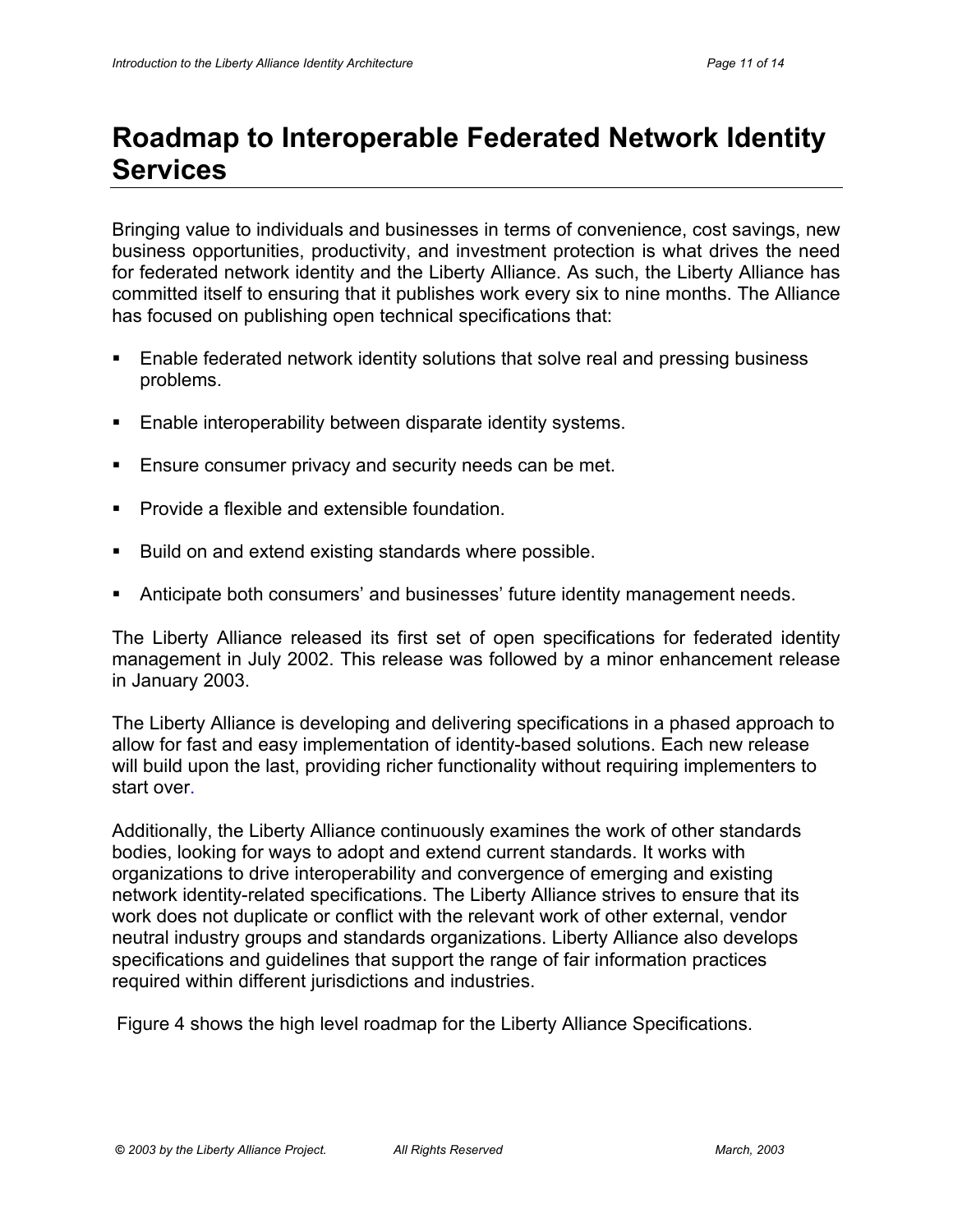

*Figure 4. Roadmap to Interoperable Federated Identity Services*

Phase 1 of the Liberty Alliance's work enabled federated network identity management. Among other features, it provided standards for single sign-on and linking of separate accounts within a group of service providers in a circle of trust. With phase 1, entities can allow their users to sign-on to an existing account with a member of a circle of trust once, and then navigate to various sites among that group without signing-on again. Phase 1 specifications provided the plumbing for a federated network identity management approach. This body of work is referred to as the Liberty Alliance's Identity Federation Framework (ID-FF).

Phase 2 of the Liberty Alliance specifications (due in mid-2003) will provide key features to enhance identity federation and enable interoperable identity-based web services. This new body of work is the Liberty Alliance's Identity Web Services Framework (ID-WSF). The Liberty Alliance will continue to evolve this framework, including its ability to utilize and support new open standards such as the WS-Security specifications being developed in OASIS (WSS Technical Committee).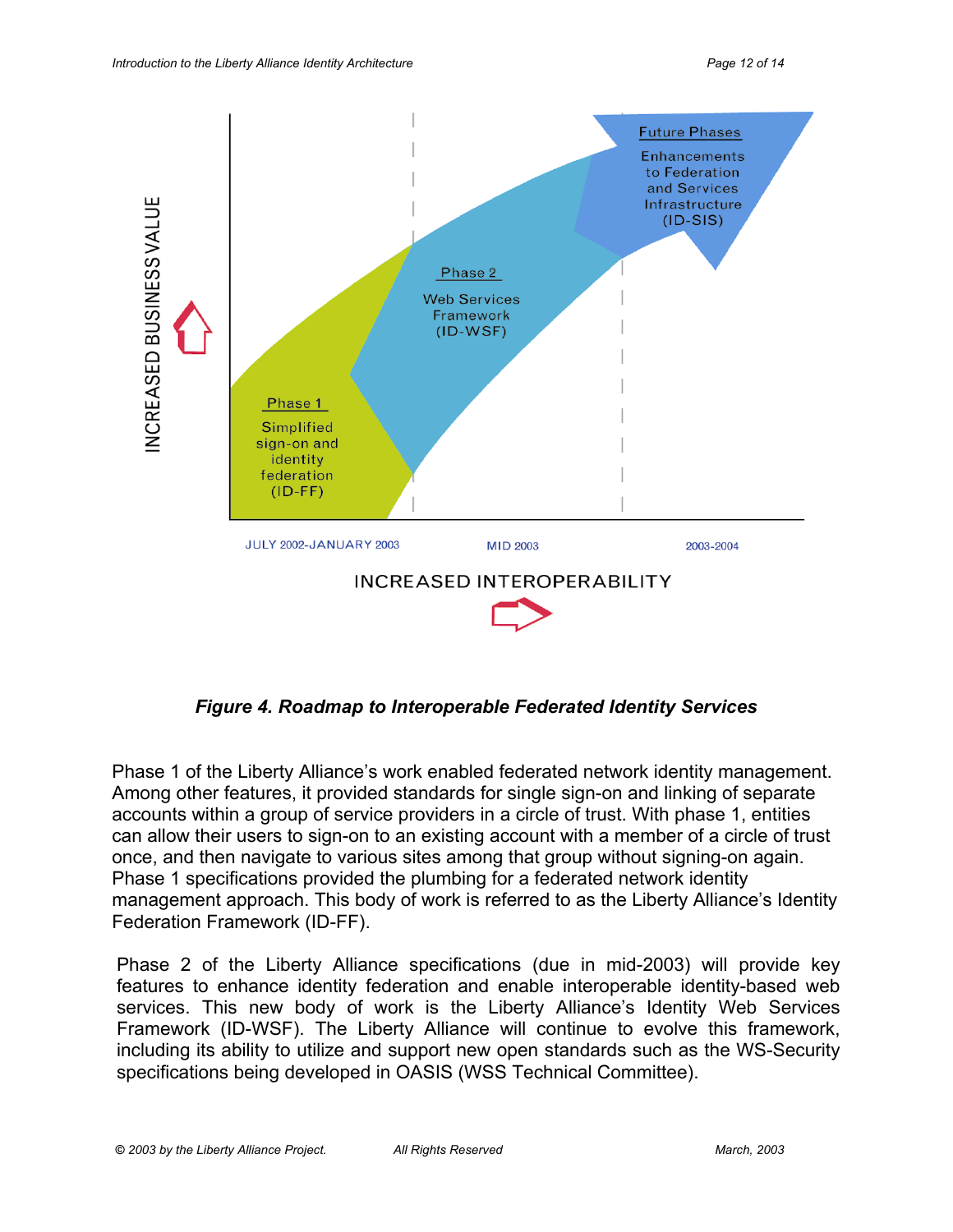Future specifications will rely upon the foundation that ID-WSF provides to build additional interoperable identity services such as registration services, contact books, calendar services, geo-location services, presence services, notification or alert services, etc. These specifications will be referred to as the Liberty Alliance's Identity Services Interfaces Specifications (ID-SIS).

In 2003, the Alliance will also introduce the first of several identity service specifications that make use of the ID-WSF. These specifications will provide interfaces and schemas for companies and organizations that want to build interoperable identity-based services.

The first identity service specification that will be released is the Personal Profile identity service (ID-Personal Profile).